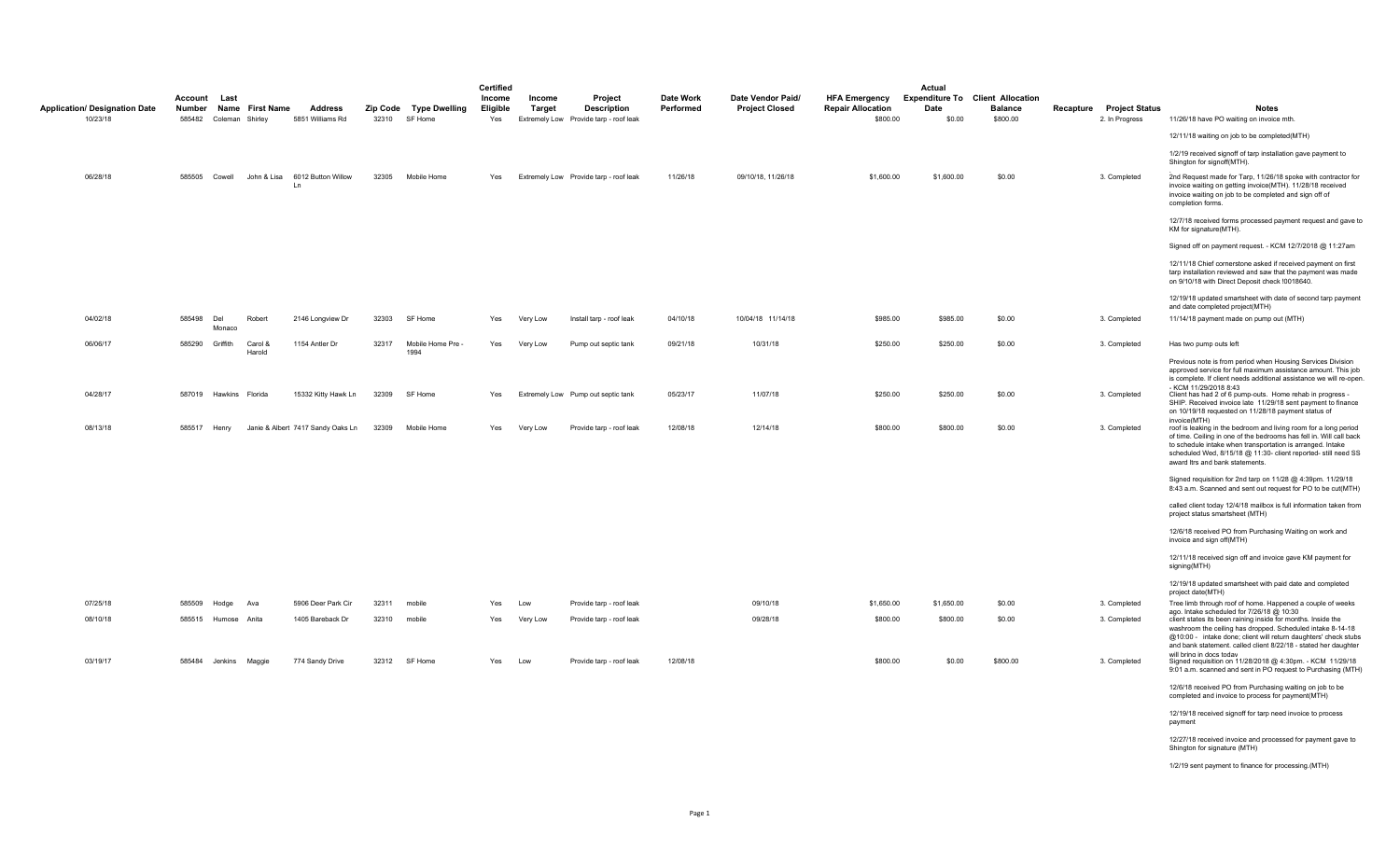| 08/15/18 |             | 585513 Johnson Francell |           | 1310 Westhaven Ct                       | 32310 | <b>SF HOME</b>          | Yes | Low      | Provide tarp - roof leak               |          | 09/25/18 | \$800.00   | \$800.00 | \$0.00     |                       | Client is requesting a tarp. We will call for intake when we<br>receive additional funds                                                                                                                                                                                                                                                                                                    |
|----------|-------------|-------------------------|-----------|-----------------------------------------|-------|-------------------------|-----|----------|----------------------------------------|----------|----------|------------|----------|------------|-----------------------|---------------------------------------------------------------------------------------------------------------------------------------------------------------------------------------------------------------------------------------------------------------------------------------------------------------------------------------------------------------------------------------------|
| 07/27/18 |             | 585510 Jugger           | Valerie   | 8452 Augustwood Ln                      | 32311 | SF Home                 | Yes | Low      | Pump out septic tank                   |          | 09/18/18 | \$185.00   | \$185.00 | \$0.00     | 3. Completed          |                                                                                                                                                                                                                                                                                                                                                                                             |
| 12/10/18 |             | 585520 Manning Nicole   |           | 3403 Zillah Street                      |       | 32305 SF Home           |     |          | Other Emergency See<br>note            | 12/21/18 |          | \$1,650.00 | \$0.00   | \$1,650.00 | 3. Completed          | 12/10/18 client is in need of emergency furnace repair.(MTH)                                                                                                                                                                                                                                                                                                                                |
|          |             |                         |           |                                         |       |                         |     |          |                                        |          |          |            |          |            |                       | 12/11/18 sent PO request to Purchasing for PO for furnace<br>repair(MTH)                                                                                                                                                                                                                                                                                                                    |
|          |             |                         |           |                                         |       |                         |     |          |                                        |          |          |            |          |            |                       | 12/21/18 Have PO back from Purchasing waiting on work to be<br>performed and invoice for payment.(MTH) (350)partial being<br>paid form Hardest Hit account.(MTH)                                                                                                                                                                                                                            |
|          |             |                         |           |                                         |       |                         |     |          |                                        |          |          |            |          |            |                       | Work completed 12-20-2018                                                                                                                                                                                                                                                                                                                                                                   |
|          |             |                         |           |                                         |       |                         |     |          |                                        |          |          |            |          |            |                       | Scheduled client meeting for sign off 12-21                                                                                                                                                                                                                                                                                                                                                 |
|          |             |                         |           |                                         |       |                         |     |          |                                        |          |          |            |          |            |                       | 12/27/18 Processed payment and gave to Shington for sign<br>off.(MTH)                                                                                                                                                                                                                                                                                                                       |
|          |             |                         |           |                                         |       |                         |     |          |                                        |          |          |            |          |            |                       | 1/2/19 sent payment to finance for processing(MTH).                                                                                                                                                                                                                                                                                                                                         |
| 11/29/18 |             | 585516 McDonald Sue     |           | 1514 Twin Lakes<br>Circle               | 32311 | SF Home                 | Yes | Low      | Pump out septic tank                   |          | 12/07/18 | \$185.00   | \$185.00 | \$0.00     | \$185.00 3. Completed | 11/29/18 Received payment request back signed scanned in<br>and sent to finance for processing(MTH) entire invoice paid from<br>SHIP                                                                                                                                                                                                                                                        |
| 08/29/18 |             | 585514 McGriff Ola      |           | 1404 Dawson Rd                          | 32305 | Mobile Home             | Yes | Very Low | Install tarp - roof leak               |          | 09/28/18 | \$800.00   | \$800.00 | \$0.00     | 3. Completed          | 12/21/18 Sent Felisa Barnes JV request to transfer pump out<br>from SHIP to HFA for recapture.(MTH)<br>Roof leaking for approx 8-9 months inside over a chandelier.<br>Septic - having to be pumped out every 2-3 months. Bathroom                                                                                                                                                          |
| 12/05/18 | 585469      | McNealy Ruby            |           | 2335 Southhampton<br><b>Drive</b>       | 32311 | SF Home                 |     |          | Other Emergency See<br>note            | 12/06/18 | 12/14/18 | \$220.00   | \$220.00 | \$0.00     | 3. Completed          | shower & electrical plugs not working.<br>12/6/18 MTH client is needing emergency electrical repair.                                                                                                                                                                                                                                                                                        |
|          |             |                         |           |                                         |       |                         |     |          |                                        |          |          |            |          |            |                       | 12/11/18 received invoice from Bill Bond for Electrical repair<br>gave KM payment for sign off(MTH)                                                                                                                                                                                                                                                                                         |
| 07/02/18 | 585508      | Miller                  |           | Wiley & Maxin  10869 Trumpet Vine<br>Ln | 32309 | SF Home                 | Yes |          | Extremely Low Provide tarp - roof leak | 09/10/18 | 09/10/18 | \$800.00   | \$800.00 | \$0.00     | \$800.00 3. Completed | 12/19/18 updated smarsheet with payment and completed<br>date (MTH)<br>Clients need a tarp - raining inside home in the living room and<br>down the hall - intake scheduled for 7/5/18 @ 2:00- (gg 7/5/18                                                                                                                                                                                   |
|          |             |                         |           |                                         |       |                         |     |          |                                        |          |          |            |          |            |                       | Will bring SS document when found) HFA & SHIP Eligible                                                                                                                                                                                                                                                                                                                                      |
|          |             |                         |           |                                         |       |                         |     |          |                                        |          |          |            |          |            |                       | 12/21/18 Sent a JV request to Felisa Barnes for Recapture of<br>Tarp cost from SHIP.(MTH)                                                                                                                                                                                                                                                                                                   |
| 09/21/18 | 585479      | Miller<br>Dean          | Jacquelyn | 6759 Veterans<br>Memorial Dr            | 32309 | SF Home                 | Yes | Low      | Roof Repair                            | 11/13/18 | 12/12/18 | \$800.00   | \$800.00 | \$0.00     | 3. Completed          | 11/26/18 sent in payment request to finance(MTH)                                                                                                                                                                                                                                                                                                                                            |
| 11/29/18 | 585495      | Morris                  | Shirley   | 8303 Sand Ridge Ct                      | 32305 | Mobile Home Pre -       | Yes | Very Low | Pump out septic tank                   | 12/17/18 |          | \$185.00   | \$185.00 | \$0.00     | 3. Completed          | 12/19/18 updated smarthseet with payment date and completed<br>date(MTH)<br>Client received 1 pump out in FY 2018. Called on 11/29/2018                                                                                                                                                                                                                                                     |
|          |             |                         |           |                                         |       | 1994                    |     |          |                                        |          |          |            |          |            |                       | and spoke w/ LT about septic issue. Order one-time emergency<br>pump-out. - KCM 11/29/2018 @ 11:44 am, turned in PO request<br>for signature to KM on 11/29/18.<br>12/3/18 Received PO for Pump out from Purchasing waiting on                                                                                                                                                              |
|          |             |                         |           |                                         |       |                         |     |          |                                        |          |          |            |          |            |                       | invoice for pump out and sign off from Contractor (MTH)                                                                                                                                                                                                                                                                                                                                     |
|          |             |                         |           |                                         |       |                         |     |          |                                        |          |          |            |          |            |                       | 12/21/18 Gave to Shington for sign off of payment.                                                                                                                                                                                                                                                                                                                                          |
| 07/19/18 | 585512 Rebb |                         | Patricia  | 9571 Old St.<br>Augustine Rd            | 32311 | Mobile Home Pre<br>1994 | Yes |          | Extremely Low Provide tarp - roof leak |          | 10/04/18 | \$800.00   | \$800.00 | \$0.00     | 3. Completed          | 19/98/18 Sant novmant to finance for processing/MTH)<br>kitchen ceiling is falling; also. in daughters' bedroom is leaking.<br>Den and dining is about to fall in. Will call to schedule appt when<br>transportation is arranged- Scheduled Fri 7/26/18 @ 11:30 -<br>Called, no transp- HFA intake on 8/7/18 - still need bank<br>statement and daughter's income. HFA apporved on 8/13/18. |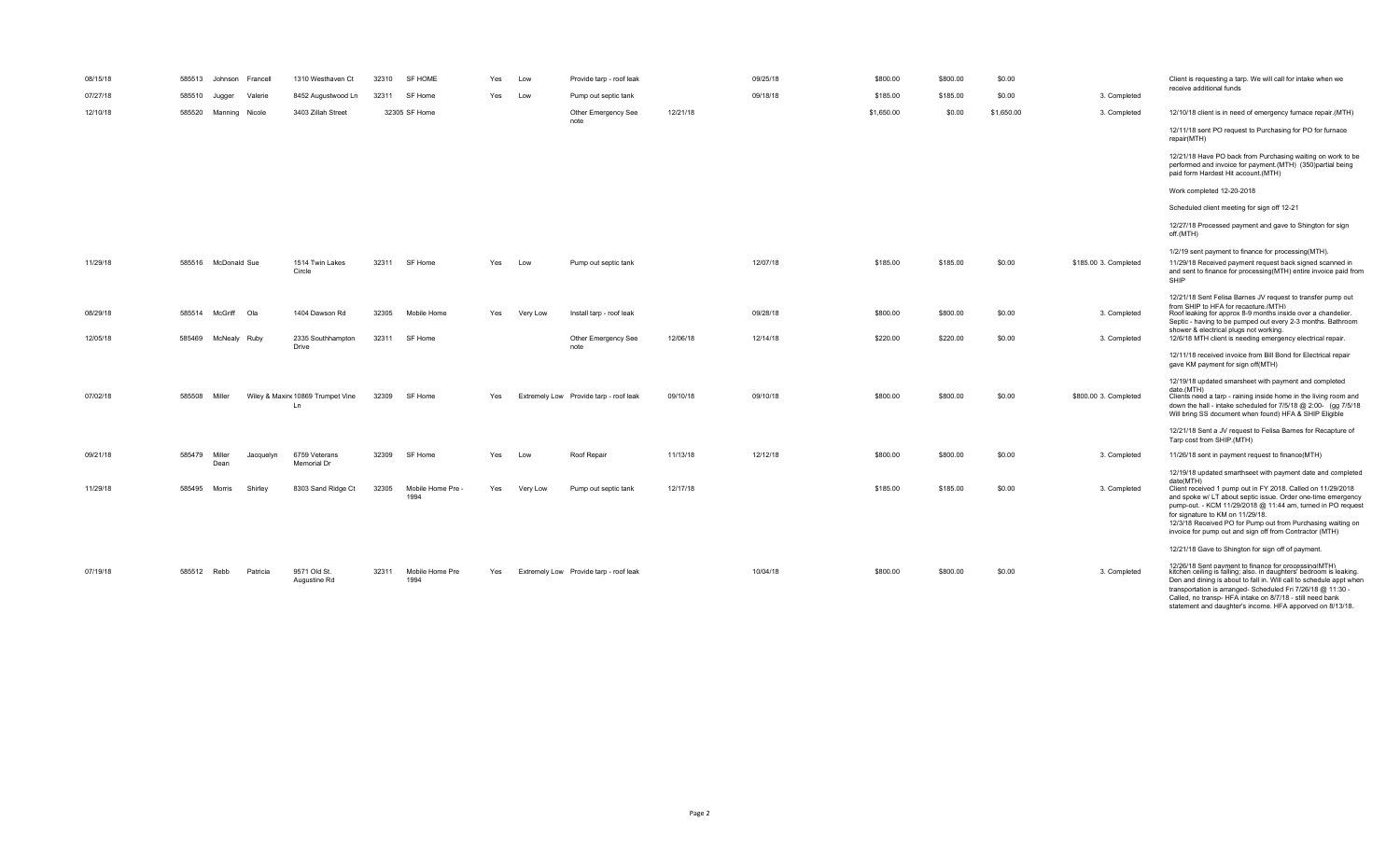| 11/28/18 | 585512 Rebb<br>Patricia                  | 9571 Old St.<br>Augustine Rd | 32311 | Mobile Home Pre<br>1994 | Yes | Extremely Low Well repair |                                    | 12/03/18          | 12/17/18           | \$251.00   | \$251.00   | \$0.00   | 3. Completed   | Client called 11/28/18 - No water for past 3 weeks. Thinks it may<br>be electrical                                                                                                                                                                                                                                                                                                                                                                |
|----------|------------------------------------------|------------------------------|-------|-------------------------|-----|---------------------------|------------------------------------|-------------------|--------------------|------------|------------|----------|----------------|---------------------------------------------------------------------------------------------------------------------------------------------------------------------------------------------------------------------------------------------------------------------------------------------------------------------------------------------------------------------------------------------------------------------------------------------------|
|          |                                          |                              |       |                         |     |                           |                                    |                   |                    |            |            |          |                | LT will visit property around 12:30pm on 11/29/2018 in order to<br>asses the nature of the problem (well, pump, electric, etc). If<br>warranted, he will request a quote from Mills. - KCM 11/28/2018<br>@ 4:38 pm                                                                                                                                                                                                                                |
|          |                                          |                              |       |                         |     |                           |                                    |                   |                    |            |            |          |                | 12/3/18 Gave KM requisition for Well repair (MTH) 3:36 p.m.<br>12/3/18 Received signed PO request back from KM sent to<br>Purchasing for processing waiting on PO to pay invoice already<br>have invoice in hand.(MTH)                                                                                                                                                                                                                            |
|          |                                          |                              |       |                         |     |                           |                                    |                   |                    |            |            |          |                | 12/6/18 Received PO from purchasing prepared, waiting on<br>completed sign off to process invoice.(MTH)                                                                                                                                                                                                                                                                                                                                           |
|          |                                          |                              |       |                         |     |                           |                                    |                   |                    |            |            |          |                | 12/10/18 received completed signoff gave KM payment request<br>for signature(MTH)                                                                                                                                                                                                                                                                                                                                                                 |
|          |                                          |                              |       |                         |     |                           |                                    |                   |                    |            |            |          |                | 12/11/18 received signed payment back sent to finance for<br>processing.(MTH)                                                                                                                                                                                                                                                                                                                                                                     |
| 01/14/15 | 585429<br>Richardso Carrie               | 1548 Sparrow Rd              | 32305 | Mobile Home             | Yes |                           | Extremely Low Pump out septic tank | 09/28/18          | 11/07/18           | \$250.00   | \$250.00   | \$0.00   | 3. Completed   | Per housing staff conversation job is completed and paid for as<br>of 12/4/2018. - KCM 12/4/2018 @ 10:51am                                                                                                                                                                                                                                                                                                                                        |
| 12/17/18 | 585252 Robert<br>Daniel and<br>Elizabeth | 7561 New Field Drive         | 32303 |                         |     |                           | Pump out septic tank               |                   |                    | \$185.00   | \$0.00     | \$185.00 | 2. In Progress | Sewage on the ground; called client 12/10/18, 12/11/18,<br>12/12/18 - mailbox full. gg called 12/13/18 and left voice msg-<br>client will call after she speaks with husband to schedule intake-<br>HFA intake done on 12/13/18- Pumpout Needed 12/17/18<br>copied from Housing Project sheet entry(MTH).                                                                                                                                         |
|          |                                          |                              |       |                         |     |                           |                                    |                   |                    |            |            |          |                | 12/21/18 Gave Shington PO request for Pump out for signature.                                                                                                                                                                                                                                                                                                                                                                                     |
|          |                                          |                              |       |                         |     |                           |                                    |                   |                    |            |            |          |                | 12/26/18 sent requisition to Purchasing for processing(MTH).                                                                                                                                                                                                                                                                                                                                                                                      |
|          |                                          |                              |       |                         |     |                           |                                    |                   |                    |            |            |          |                | 1/2/19 Sent followup to purchasing on status of PO<br>request.(MTH)                                                                                                                                                                                                                                                                                                                                                                               |
| 11/14/18 | 585519 Roberts Martha                    | 6467 Bold Venture<br>Trl     | 32309 | SF Home                 | Yes | Very Low                  | Pump out septic tank               | 12/17/18          |                    | \$185.00   | \$185.00   | \$0.00   | 3. Completed   | 11/28 Requested PO for pump out(MTH).                                                                                                                                                                                                                                                                                                                                                                                                             |
|          |                                          |                              |       |                         |     |                           |                                    |                   |                    |            |            |          |                | Approved a pump-out in anticipation of tank filling due to failed<br>drain field; GG called client on 11/27 to inform her that she can<br>call Brian's Septic when needed. If/when the need for a pump-<br>out arises, we determine whether we can serve Ms. Roberts with<br>the SHIP Emergency Repairs strategy (LHAP p.17-18). - KCM<br>11/26/2018 2:38 pm 11/29/18 9:02 a.m. scanned and sent in<br>PO request for pump out to Purchasing(MTH) |
|          |                                          |                              |       |                         |     |                           |                                    |                   |                    |            |            |          |                | 12/6/18 received PO from purchasing waiting on invoice and<br>completed sign off to process for payment(MTH)                                                                                                                                                                                                                                                                                                                                      |
|          |                                          |                              |       |                         |     |                           |                                    |                   |                    |            |            |          |                | 12/21/18 Gave to Shington for signoff of payment for pump out.                                                                                                                                                                                                                                                                                                                                                                                    |
|          |                                          |                              |       |                         |     |                           |                                    |                   |                    |            |            |          |                | 1/2/19 sent payment to finance for processing(MTH)                                                                                                                                                                                                                                                                                                                                                                                                |
| 08/07/18 | 585511 Robinson Cornelia                 | 8276 Roberts Rd              | 32309 | SF Home                 | Yes | Low                       | Roof Repair                        | 09/12/18, 12/8/18 | 09/25/18, 12/11/18 | \$1,600.00 | \$1,600.00 | \$0.00   | 3. Completed   | Roof is leaking inside the home since the this year; damage in<br>the ceiling; will set appt after intake info is collected. Intake<br>completed 8/15/18 (HFA approved)                                                                                                                                                                                                                                                                           |
|          |                                          |                              |       |                         |     |                           |                                    |                   |                    |            |            |          |                | 12/4/18 1:06 p.m. Gave PO Request to KM for signature for<br>second tarp(MTH).                                                                                                                                                                                                                                                                                                                                                                    |
|          |                                          |                              |       |                         |     |                           |                                    |                   |                    |            |            |          |                | 12/5/18 received signed requisition back from KM sent to<br>Purchasing waiting on Processing of PO.(MTH).                                                                                                                                                                                                                                                                                                                                         |
|          |                                          |                              |       |                         |     |                           |                                    |                   |                    |            |            |          |                | 12/6/18 received PO from Purchasing for second tarp(MTH),<br>waiting on work to be completed and invoice and completion to<br>be signed off.                                                                                                                                                                                                                                                                                                      |
|          |                                          |                              |       |                         |     |                           |                                    |                   |                    |            |            |          |                | 12/11/18 gave KM payment for sign off for second tarp(MTH)                                                                                                                                                                                                                                                                                                                                                                                        |
|          |                                          |                              |       |                         |     |                           |                                    |                   |                    |            |            |          |                | 12/19/18 Updated smartsheet with payment date and completed<br>date (MTH)                                                                                                                                                                                                                                                                                                                                                                         |
|          |                                          |                              |       |                         |     |                           |                                    |                   |                    |            |            |          |                |                                                                                                                                                                                                                                                                                                                                                                                                                                                   |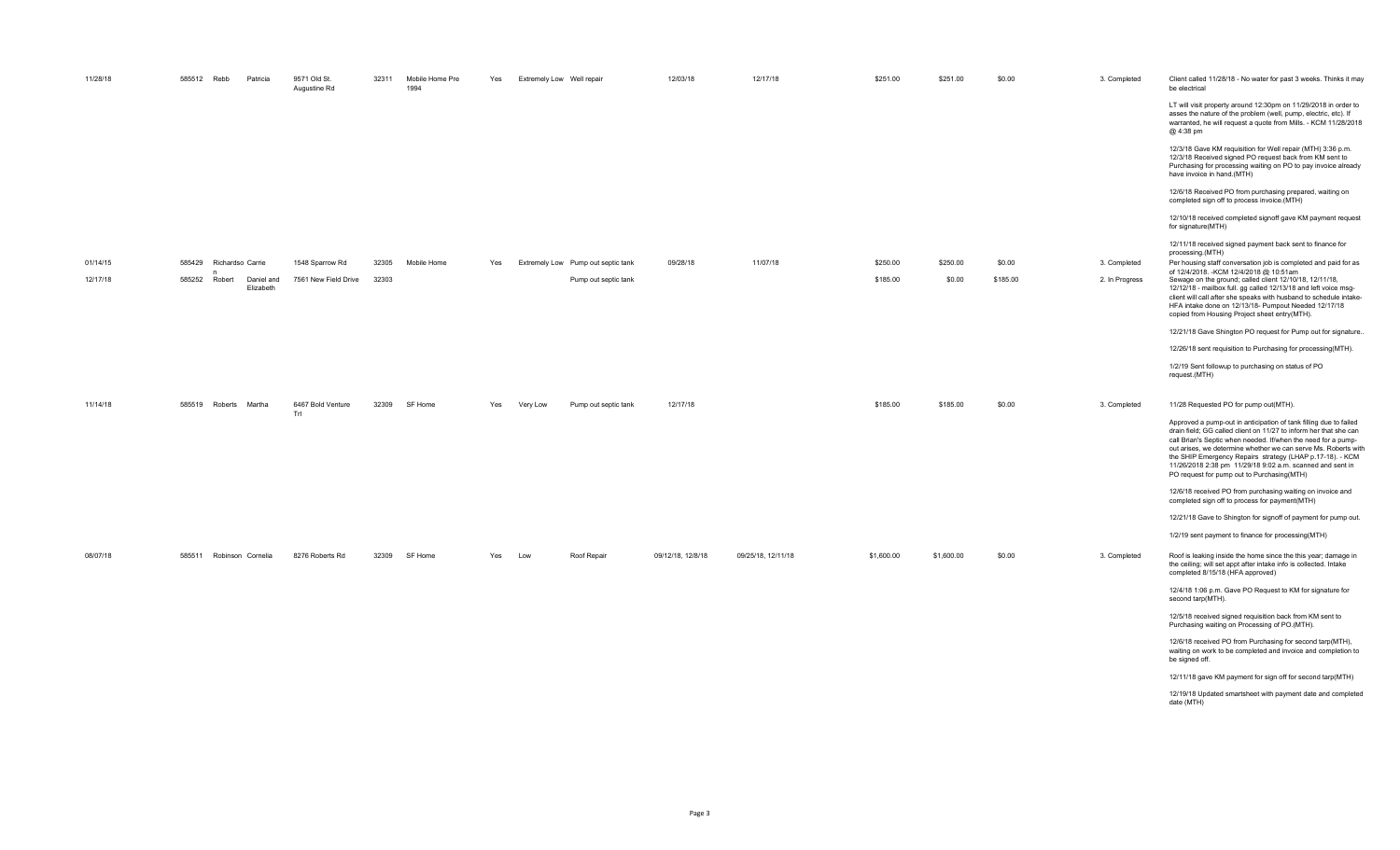| 10/05/18 | <b>NEW</b>   | Ross<br>Amos         | 721 Crossway Rd          | 32305 | SF Home                   |     |          | <b>HVAC Repair</b>        | 12/17/18          |          | \$265.00 | \$0.00   | \$265.00 | 3. Completed | Client has a leak inside the home, referred to Lon - Reverse<br>Mortgage.                                                                                                                                                                   |
|----------|--------------|----------------------|--------------------------|-------|---------------------------|-----|----------|---------------------------|-------------------|----------|----------|----------|----------|--------------|---------------------------------------------------------------------------------------------------------------------------------------------------------------------------------------------------------------------------------------------|
|          |              |                      |                          |       |                           |     |          |                           |                   |          |          |          |          |              | HVAC issue (elderly gentleman living w/o heat during winter).<br>Continuing to evaluate whether we can asssit w/ HFA<br>Emergency repairs as of 11/30/2018. - KCM 11/30/2018 @<br>8:32am.                                                   |
|          |              |                      |                          |       |                           |     |          |                           |                   |          |          |          |          |              | LT requested AAA Comfort to evaluate problem and provide<br>estimate early during week of 12/2/2018. - KCM 11/30 @ 4:58<br>pm                                                                                                               |
|          |              |                      |                          |       |                           |     |          |                           |                   |          |          |          |          |              | 12/4/18 contacted HVAC inspector for client copied from<br>Housing Project Alert (MTH)                                                                                                                                                      |
|          |              |                      |                          |       |                           |     |          |                           |                   |          |          |          |          |              | 12/11/18 HVAC contractor has to go back out and repair<br>another issue with HVAC system Lon following up(MTH)                                                                                                                              |
|          |              |                      |                          |       |                           |     |          |                           |                   |          |          |          |          |              | 12/19/18 waiting on sign off to process payment.(MTH)                                                                                                                                                                                       |
|          |              |                      |                          |       |                           |     |          |                           |                   |          |          |          |          |              | Signed off 12-20, no acct number yet                                                                                                                                                                                                        |
|          |              |                      |                          |       |                           |     |          |                           |                   |          |          |          |          |              | 12/21/18 Kevin requested that account number be assigned will<br>contact Lane Wednesday 12/26/18 to followup with account<br>creation in banner to be able to process payment(MTH)                                                          |
|          |              |                      |                          |       |                           |     |          |                           |                   |          |          |          |          |              | 12/27/18 Account setup processed payment for HVAC repair<br>and gave to Shington for signature.(MTH)                                                                                                                                        |
| 11/19/18 | 585485       | Shirley<br>Elizabeth | 7321 Springhawk<br>Loop  | 32305 | SF Home                   | Yes | Low      | Roof Repair               |                   |          |          |          | \$0.00   | 1. Pending   | 1/2/19 sent payment to finance for processing(MTH).<br>5-V metal roof that may be repaired within the program limit of<br>\$1,650. On Monday 11/26 LT requested that Chief Cornerstone<br>provide a price quote. - KCM 11/30/2018 @ 5:01 pm |
|          |              |                      |                          |       |                           |     |          |                           |                   |          |          |          |          |              | 12/19/18 Lon working on quotes for metal roof.(MTH)                                                                                                                                                                                         |
| 02/26/18 | 585497       | Stewart<br>Marv      | 9861 Kinfolk Loop        | 32317 | SF Home                   | Yes |          | Extremely Low Roof Repair | 04/10/18          | 09/10/18 | \$800.00 | \$800.00 | \$0.00   | 3. Completed | Payment dated 9/10/18 was for second tarp.                                                                                                                                                                                                  |
|          |              |                      |                          |       |                           |     |          |                           |                   |          |          |          |          |              | 12/21/18 waiting on sign off from Contractor to process payment<br>for roof repair will note on Project summary sheet as well.(MTH)                                                                                                         |
| 04/13/18 | 585481       | Tongen<br>Danny      | 4755 Flowerwood Dr       | 32303 | SF Home                   | Yes | Very Low | Install tarp - roof leak  |                   | 09/10/18 | \$800.00 | \$800.00 | \$0.00   | 3. Completed | (Special Needs) Disabled Vet roof leak inside home for approx 1<br>yr- ((HFA and SHIP eligible)                                                                                                                                             |
| 06/14/18 | 585504       | Walker<br>Philip     | 8253 Hunter Ridge<br>Trl | 32312 | SF Home                   | yes | Low      | Roof Repair               |                   | 09/10/18 | \$800.00 | \$800.00 | \$0.00   | 3. Completed | Client has leaks in the roof. Ceiling fell through 2 wks ago.<br>Intake 6/18/18 @ 3:00- HFA & SHIP eligible                                                                                                                                 |
| 08/03/17 | 585476<br>on | Washingt Sandra      | 8125 Pin Oak             | 32305 | Mobile Home Pre -<br>1994 | Yes | Low      | Roof Repair               | 08/08/17, 12/7/18 | 12/11/18 | \$800.00 | \$800.00 | \$0.00   | 3. Completed | Approved for 2nd tarp. site visit 5-2-18, contractor contacted.<br>11/26/18 spoke with contractor in regards to invoice waiting on<br>invoice (MTH).                                                                                        |

Signed payment approval on 11/28/2018 @ 4:50pm. - KCM 11/29/18 8:59 a.m. sent in payment for tarp to finance (MTH)

Updated allocation amount to reflect planned roof repair (add'l amount to be paid from county's HHF earnings). -KCM 12/3/2018 @ 12:30 pm 12/4/18 1:08 p.m.gave PO request to KM for roof repair.(MTH)

12/5/18 Received signed requisition back from KM sent to Purchasing come back as NSF, Felisa is correcting issue and getting back with Purchasing.(MTH)

12/7/18 Received PO from Purchasing for Roof repair (MTH). Split between Hardest hit account 932016(\$3000.00) and HFA Emergency 932019(\$7,500.00), when payment is posted will need to JV \$1,450.00 from Hardest Hit account to pay back HFA for tarps (MTH)

12/19/18 Unencumbered PO due to issue with Purchasing Dept. Will rencumbered when get vendor awarded back(MTH)